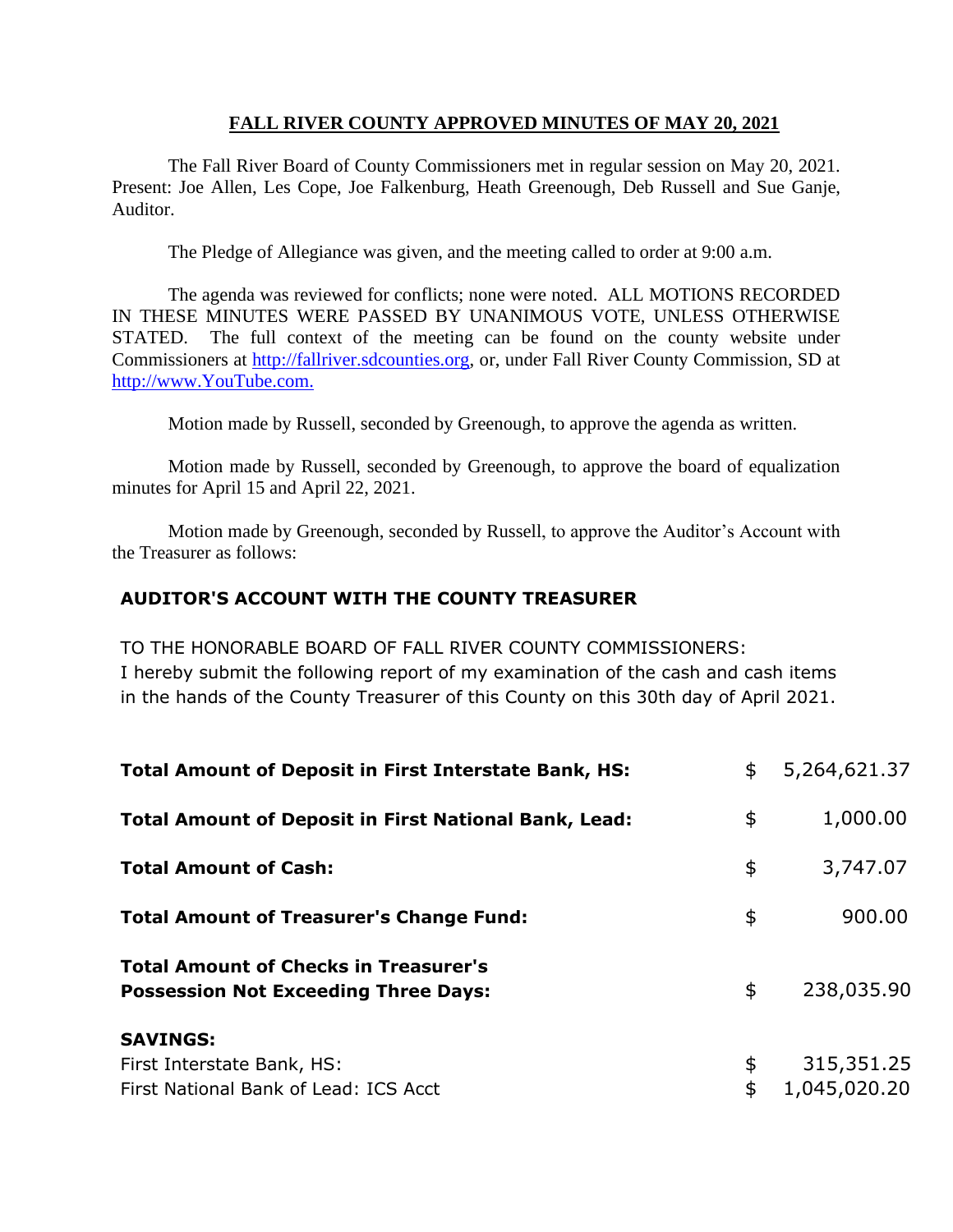## **CERTIFICATES OF DEPOSIT:**

| First Interstate, HS:                                                                                          |            | \$<br>772,669.12   |
|----------------------------------------------------------------------------------------------------------------|------------|--------------------|
| Black Hills Federal Credit Union, HS:                                                                          |            | \$<br>250,000.00   |
| Bank of the West, HS:                                                                                          |            | \$<br>539,036.19   |
| Schwab Treasury:                                                                                               |            | \$<br>273,871.98   |
| First National Bank, Lead:                                                                                     |            | \$<br>306,046.60   |
| Black Hills Community, Rapid City:                                                                             |            | \$<br>805,786.21   |
| Liberty National, Sioux Falls:                                                                                 |            | \$<br>4,023,703.80 |
| Itemized list of all items, checks and drafts that have<br>been in the Treasurer's possession over three days: |            |                    |
| Register of Deeds Change Fund:                                                                                 |            | \$<br>500.00       |
| Highway Petty Cash:                                                                                            |            | \$<br>20.00        |
| Election Petty Cash:                                                                                           |            | \$<br>15.00        |
| <b>RETURNED CHECKS:</b>                                                                                        |            |                    |
| Brun, Cyril                                                                                                    | 9/2/2020   | \$<br>806.60       |
| Caveye, Russell                                                                                                | 10/26/2020 | \$<br>64.77        |
|                                                                                                                |            |                    |

**TOTAL \$ 13,841,196.06** 

Dated This 30th Day of April 2021.

/s/Sue Ganje, County Auditor of Fall River County

/s/Teresa Pullen, County Treasurer of Fall River County

| <b>TOTAL</b>                   |    | \$13,841,196.06 |
|--------------------------------|----|-----------------|
| Held in Trust                  | S. | 252,202.29      |
| <b>Held for other Entities</b> |    | \$3,351,830.71  |
| <b>County Monies</b>           |    | \$10,237,163.06 |

The Above Balance Reflects County Monies, Monies Held in Trust, and Monies Collected for and to be remitted to Other ENTITIES: SCHOOLS, TOWNS, AND STATE.

Motion made by Greenough, seconded by Russell, to surplus to junk an Intoximeter, #01859, Sheriff's Office and an office chair, #02296, Director of Equalization.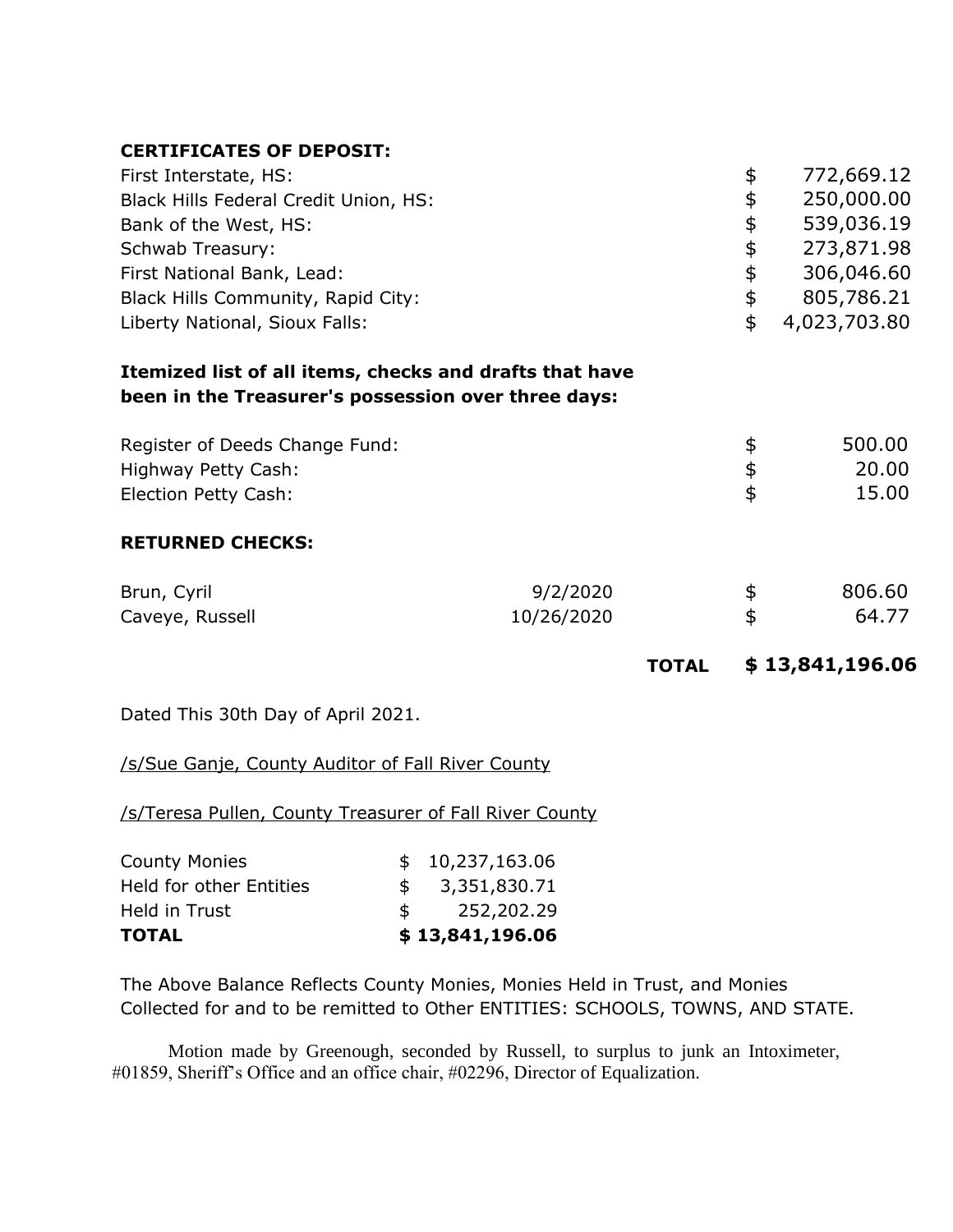Motion made by Greenough, seconded by Allen, to approve appointing the Auditor as the American Rescue Plan Administrative Designee. Brief discussion on a possible committee.

Motion made by Cope, seconded by Greenough, to table setting the meeting with the state to discuss crop soils on June 3, 2021, until the discussion with the Director of Equalization.

Bob Evans, Sheriff, met with the board. Motion made by Russell, seconded by Greenough, to approve hiring Val Johnson, 24/7, \$13.00 per hour, effective May 24, 2021.

Evans reported on the jail count  $-15$  males and 6 females in house, 2 males in Pennington County. The 2022 Sheriff's budget was presented, and discussion was held on the possibility of buying tasers. It was agreed by the board to purchase them this year if possible.

Lance Russell, State's Attorney, met with the board to discuss the process going forward on the Medical Cannabis, noting that the SDACC and Municipal League have created a sample resolution and documents for the Temporary Ordinance, to be in place by July 1<sup>st</sup>. The county will decide on how many licenses to issue, outside of municipalities.

State's Attorney Russell briefly noted the possibility of temporarily hiring Edie Jenniges part-time in the future for assistance after her retirement and reviewed with the board the 2022 State's Attorney's budget. Discussion was also held on the need to bring a quote for a computer, and on nuisances. Russell advised there is not a need for an ordinance, as state law provides for the State's Attorney to take care of those items upon written complaint filed by two adjacent landowners.

Barb Cline, Prairie Hills Transit, met with the board to present her 2022 budget request.

Suzanne Starr, Director of Policy and Resources, met with the board. Motion made by Greenough, seconded by Cope, to approve the Rural Attorney Recruitment Program Letter of Agreement for Contractual Services between Attorney Cole Romey, State Bar of SD, SD Unified Judicial System and Fall River County Commissioners, and authorize the chairman to sign the contract.

Kelvin Barker, Barker Concrete, met with the board to request abatement on trailers (classified as tiny homes) that are no longer located in the county. Discussion was held on how to properly tax and Kerry Barker will come to the next meeting to give more information on the request.

Randy Seiler, Highway Superintendent, met with the board. Motion made by Greenough, seconded by Russell, to approve the April 2021 reimbursement to the highway department for fuel used or work performed as follows: Sheriff's Department for \$2,573.62; Weed and Pest Office for \$241.89; Building for \$29.84; and Emergency Management for \$112.31.

Motion made by Russell, seconded by Allen to approve the Brosz Engineering, Inc. Work Order for project PCN 075T, Argentine Road Bridge, in the amount of \$198,345.00.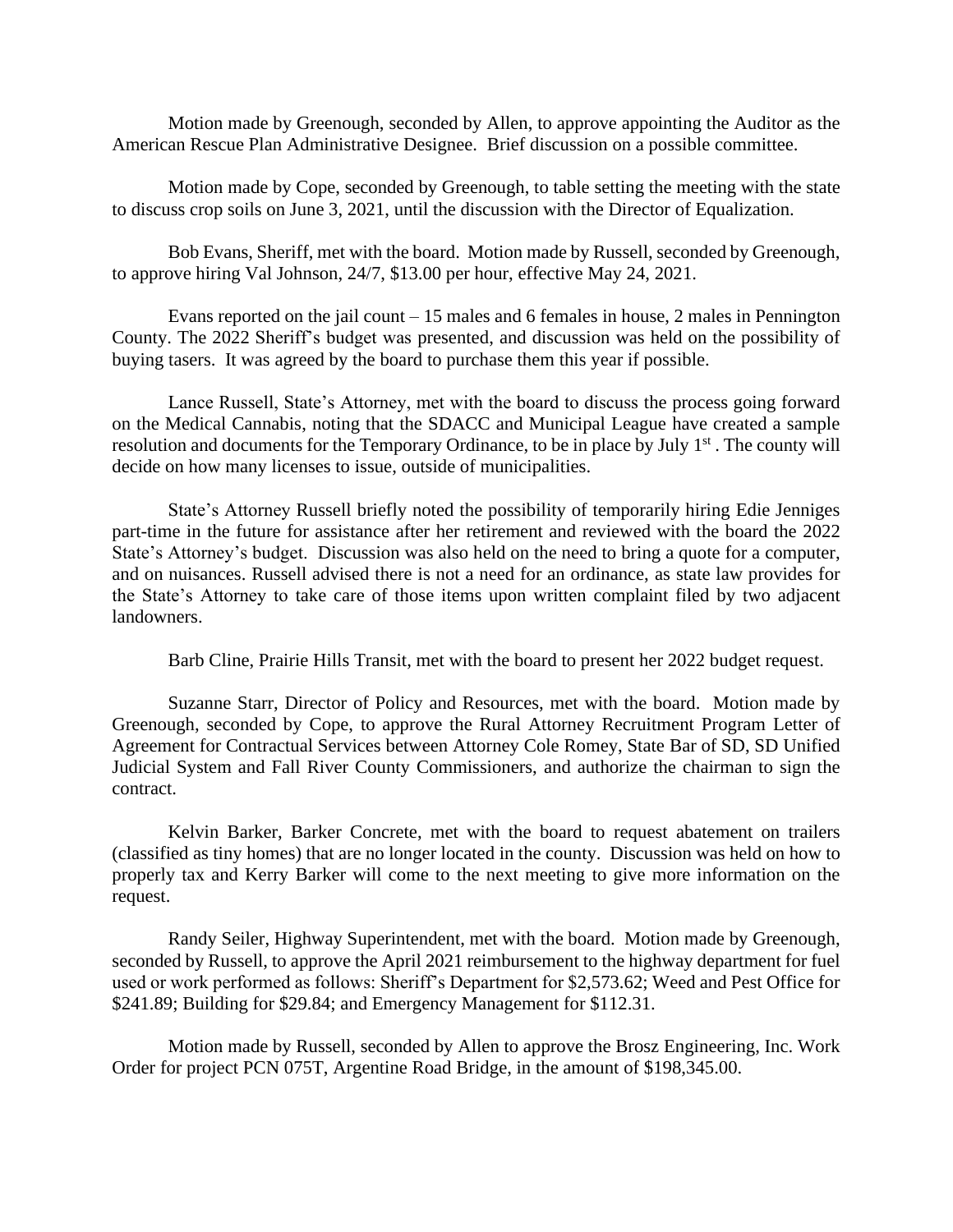Motion made by Greenough, seconded by Russell, to approve the Golden West Telecommunications' Application for Permit to Occupy County Highway Right-of-Way from approximately 1.25 miles north of intersection of Valley Road and US HWY 18 to near the residence at 27255 Valley Road.

Discussion was held on gravel crushing at the Fall River County pit, and possible costs to extract the gravel, and the Barker and Collins pit. The board asked Seiler to look at various options and bring the topic back to a future meeting.

Seiler updated the board that the Chilson Bridge is still on hold; SD Game Fish and Parks authorizing reimbursement of up to \$200,000.00 on Shep's Canyon Road; repairs needed on the Smithwick road; using the one-time bridge money from the state on the Argentine Bridge, rather than the Chilson Bridge (Argentine Bridge currently being advertised for bids); and that the new road grader had arrived.

Motion made by Cope, seconded by Russell, to approve the bills as follows:

#### **GENERAL FUND**

| AUDRA HILL CONSULTING, INC          | MI QMHP EVALUATION            | \$433.56   |
|-------------------------------------|-------------------------------|------------|
| A-Z SHREDDING INC                   | <b>SHREDDING</b>              | \$629.02   |
| <b>BLACK HILLS CHEMICAL</b>         | <b>SUPPLY</b>                 | \$646.71   |
| SEVENTH CIRCUIT CASA PRG            | 2021 BUDGET ALLOTMENT         | \$1,585.00 |
| <b>CENTURY BUSINESS LEASING</b>     | <b>COPIER LEASE AND USAGE</b> | \$321.3    |
| <b>CHEYENNE SANITATION</b>          | SANITAION COLLECTION          | \$371.73   |
| <b>CORRECT RX PHARMACY SERV.</b>    | <b>INMATE PHARMACY</b>        | \$20.75    |
| <b>CULLIGAN SOFT WATER</b>          | RENTAL/SUPPLY                 | \$223.50   |
| DEN HERDER LAW OFFICE               | <b>MENTAL ILLNESS</b>         | \$149.30   |
| SD DEPT OF LABOR & REG              | REEMPLOYMENT ASSISTANCE       | \$276.21   |
| SD DEPARTMENT OF REVENUE            | <b>MALT BEVERAGE</b>          | \$1,350.00 |
| <b>EDGEMONT SENIOR MEALS</b>        | 2021 BUDGET ALLOTMENT         | \$2,500.00 |
| <b>EDGEMONT SENIOR CITIZENS</b>     | 2021 BUDGET ALLOTMENT         | \$3,000.00 |
| ENGEBRETSON, MELODY                 | MEAL REIMBURSEMENT            | \$66.00    |
| FALL RIVER HEALTH SERVICE           | NEW HIRE PHYSICAL             | \$310.80   |
| FARRELL, FARRELL & GINSBACH         | <b>CAAF</b>                   | \$309.20   |
| <b>FALL RIVER COUNTY HERALD</b>     | <b>PUBLICATION</b>            | \$66.00    |
| SCHMIDT, STACY                      | <b>MEAL REIMBURSEMENT</b>     | \$66.00    |
| <b>GOLDEN WEST TECHNOLOGIES</b>     | IT SUPPORT/CONTRACT           | \$6,087.44 |
| <b>GOLDEN WEST</b>                  | PHONE BILL/LONG DISTANCE      | \$2,316.72 |
| HILPERT & HALE, PROF, LLC           | <b>MENTAL ILLNESS</b>         | \$263.35   |
| HOPE COUNSELING CENTER              | QMHP/MI                       | \$900.00   |
| <b>CITY OF HOT SPRINGS</b>          | <b>CITY WATER BILL</b>        | \$782.93   |
| <b>INTOXIMETERS</b>                 | <b>SUPPLY</b>                 | \$730.00   |
| <b>KENNEDY PIER &amp; KNOFF LLP</b> | <b>MENTAL ILLNESS</b>         | \$188.10   |
| LAKOTA CONTRACTING, INC.            | UNIFORM ALLOWANCE             | \$163.80   |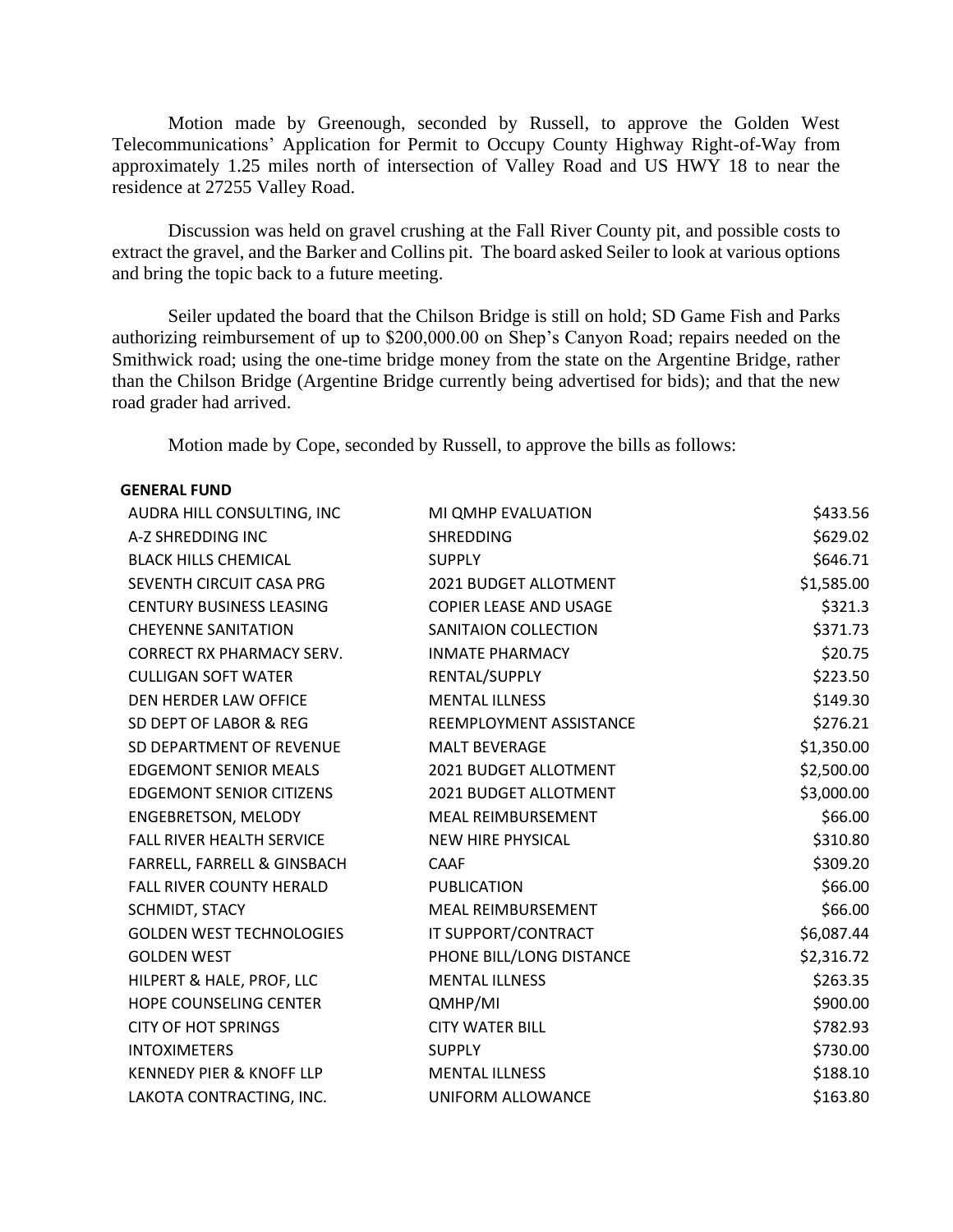| LEWIS & CLARK BEHAVIORAL            | QMHP/MI                               | \$368.00    |
|-------------------------------------|---------------------------------------|-------------|
| LIGHT & SIREN                       | <b>NEW CAR EQUIPMENT</b>              | \$6,353.54  |
| LYNN, JACKSON, SHULTZ               | <b>ABUSE &amp; NEGLECT</b>            | \$9.90      |
| LYNN'S DAK. MART PHARMACY           | <b>INMATE PHARMACY</b>                | \$612.48    |
| <b>MARCO</b>                        | <b>COPIER LEASE</b>                   | \$170.33    |
| <b>MARTY'S TIRE &amp; AUTO BODY</b> | <b>MAINTENANCE</b>                    | \$248.28    |
| MASTEL, BRUCE                       | DATABASE SETUP & MONITORING           | \$35.00     |
| MENARD'S                            | <b>SUPPLY</b>                         | \$17.89     |
| MICROFILM IMAGING SYSTEMS           | <b>SCANNING EQUIPMENT LEASE</b>       | \$202.50    |
| NELSON, JENNIFER                    | <b>BLOOD DRAW</b>                     | \$75.00     |
| QUADIENT FINANCE USA, INC           | <b>POSTAGE</b>                        | \$1,061.88  |
| NICHOLAS TOWING                     | <b>INVESTIGATIONS</b>                 | \$770.00    |
| O'NEILL, JUSTIN                     | <b>CAAF</b>                           | \$1,179.39  |
| PENNINGTON COUNTY JAIL              | INMATE HOUSING PENNINGTON/TRANSPORT   | \$8,789.44  |
| POKORSKI, DAVID                     | UNIFORM ALLOWANCE                     | \$79.98     |
| <b>QUILL CORPORATION</b>            | <b>SUPPLY</b>                         | \$290.69    |
| RAMKOTA HOTEL-PIERRE                | <b>CONFERENCE HOTEL</b>               | \$404.00    |
| SD DEPARTMENT OF HEALTH             | <b>BLOOD DRAW</b>                     | \$625.00    |
| SD DEPT OF REVENUE                  | AUTO/MI STATE REMITT                  | \$3,334.73  |
| SERVALL                             | <b>RUGS AND MATS SERVICE</b>          | \$408.73    |
| WEICHMANN, CYNTHIA                  | <b>COURT REPORTER</b>                 | \$74.80     |
| <b>WENDELL'S GARAGE</b>             | <b>SERVICE</b>                        | \$100.00    |
| YANKTON CO TREASURER                | QMHP/MI                               | \$259.90    |
| <b>BASTIAN, TRACY</b>               | <b>PILOT</b>                          | \$100.00    |
|                                     | TOTAL FOR GENERAL FUND                | \$49,328.88 |
| <b>COUNTY ROAD &amp; BRIDGE</b>     |                                       |             |
| <b>B H ELECTRIC COOP INC.</b>       | UTILITY HWY ELECTRIC                  | \$45.24     |
| <b>CHEYENNE SANITATION</b>          | SANITAION COLLECTION                  | \$74.00     |
| <b>CITY OF EDGEMONT</b>             | <b>CITY OF EDGEMONT WATER</b>         | \$84.10     |
| FALL RIVER AUTO SUPPLY              | <b>SUPPLY</b>                         | \$72.93     |
| <b>GOLDEN WEST</b>                  | PHONE BILL/LONG DISTANCE              | \$259.76    |
| <b>CITY OF HOT SPRINGS</b>          | <b>CITY WATER BILL</b>                | \$34.39     |
|                                     | TOTAL COUNTY ROAD & BRIDGE            | \$570.42    |
| 911 SURCHARGE REIMBURSEMENT         |                                       |             |
| <b>GOLDEN WEST</b>                  | PHONE BILL/LONG DISTANCE              | \$787.87    |
|                                     | TOTAL FOR 911 SURCHARGE REIMBURSEMENT | \$787.87    |
| <b>EMERGENCY MANAGEMENT</b>         |                                       |             |
| <b>GOLDEN WEST TECHNOLOGIES</b>     | IT SUPPORT/CONTRACT                   | \$8.50      |
| <b>GOLDEN WEST</b>                  | PHONE BILL/LONG DISTANCE              | \$147.08    |
| <b>MARCO</b>                        | <b>COPIER LEASE</b>                   | \$38.90     |
| QUADIENT FINANCE USA, INC           | <b>POSTAGE</b>                        | \$0.51      |
| RUSHMORE COMMUNICATIONS             | <b>RADIO REPAIR</b>                   | \$660.00    |
|                                     | TOTAL FOR EMERGENCY MANAGEMENT        | \$854.99    |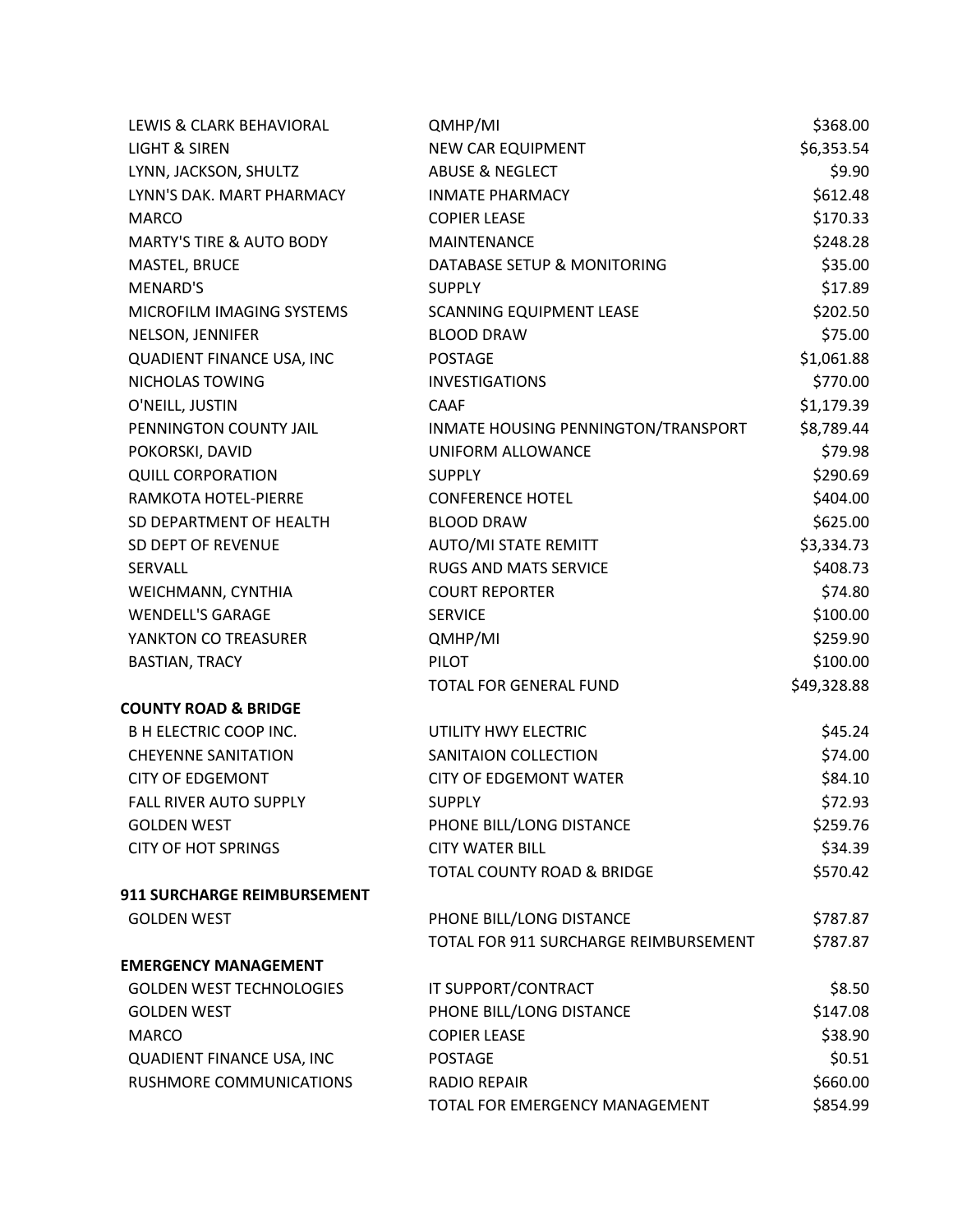| L.E.P.C. GRANT (FED/STATE GRANTS) |                                             |             |
|-----------------------------------|---------------------------------------------|-------------|
| JENSEN, ED                        | <b>SPOTTER</b>                              | \$60.00     |
|                                   | TOTAL FOR L.E.P.C. GRANT (FED/STATE GRANTS) | \$60.00     |
| 24/7 SOBRIETY FUND                |                                             |             |
| <b>QUILL CORPORATION</b>          | <b>SUPPLY</b>                               | \$29.13     |
|                                   | TOTAL 24/7 SOBRIETY FUND                    | \$29.13     |
|                                   | TOTAL PAID BETWEEN 5/7/21 AND 5/20/21       | \$51,631.30 |
|                                   |                                             |             |

Break was taken at 10:00 a.m. and the meeting reconvened at 10:05 a.m.

Jeff Tomack, Black Hills National Forest Supervisor and Legislators met with the board to discuss the closure of the Hill City (Neiman Enterprises) Sawmill and other forest issues. Concerns were raised about whether a harvest decision had been made or not, revision of plans in the future, and inviting local communities to give input. Tomack answered questions on the factors involved in decisions made by the forest service, that environmental plans usually run 15 to 20 years and that flexibility will be in the plan to account for changed conditions. Comments continued, noting fear of fires due to lack of logging, and being good stewards of the land.

Public comment was heard from Commissioner Falkenburg about the America the Beautiful program being very scary, and of a possible resolution to make Fall River County a sanctuary county against the program and not allow 30 X 30 into the county. Other comments on the issue were heard.

Frank Maynard, Emergency Management, met with the board. Motion made by Greenough, seconded by Russell, to approve the nine County Region 4 Mutual Aid Agreement, and authorize Maynard to sign the agreement for Fall River County.

Maynard reported that Rushmore Communications has ordered and replaced relays in the control box for the Oelrichs Siren, the need to check for issues in the siren head, and of attending the virtual incident Management Assistance Team (IMAT) webinar on May 19, 2021 and fires and incidents. Maynard also presented his 2022 budget.

The following people presented their budget requests for 2022:

Kyle Stainbrook, Boys and Girls Club Stacie Harter, Edgemont Library

**L.E.P.C. GRANT (FED/STATE GRANTS)**

Dustin Ross, Andersen Engineers, met with the board. Motion made by Greenough, seconded by Allen, to approve the following resolution:

# **FALL RIVER COUNTY RESOLUTION #2021-27**

## **A Plat of Lot 12 of Shep's Canyon Estates Subdivision, located in Section 22, T8S, R5E, BHM, Fall River County, South Dakota**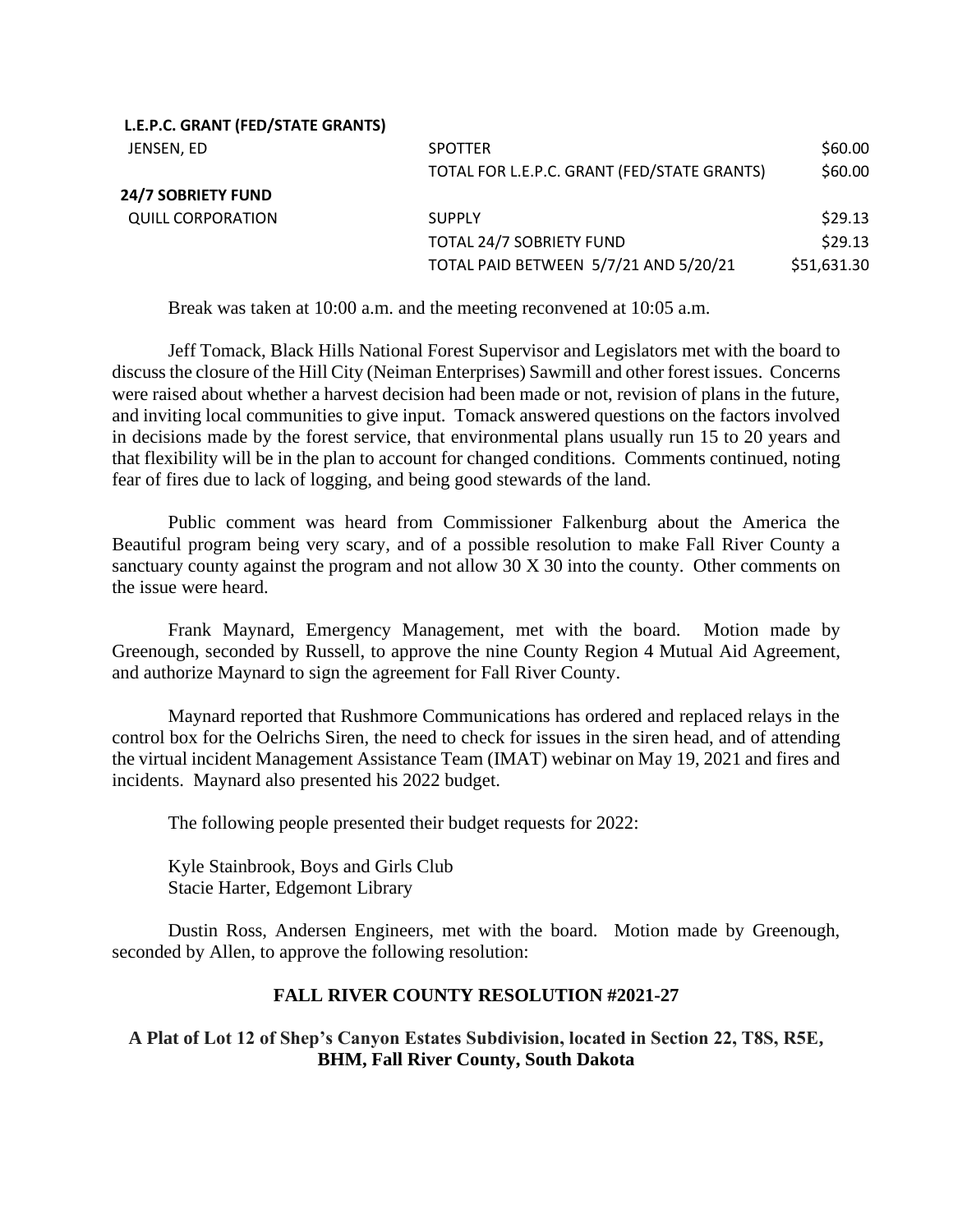WHEREAS, there has been presented to the County Commissioners of Fall River County, South Dakota, the within plat of the above described lands, and it appearing to this Board that the system of streets conforms to the system of streets of existing plats and section lines of the county; adequate provision is made for access to adjacent unplatted lands by public dedication or section line when physically accessible; all provisions of the county subdivision regulations have been complied with; all taxes and special assessments upon the property have been fully paid; and the plat and survey have been lawfully executed; now and therefore,

BE IT RESOLVED that said plat is hereby approved in all respects.

Dated this 20<sup>th</sup> day of May, 2021.

/s/Joe Falkenburg, Chairman ATTEST: Fall River County Board of Commissioners

/s/Sue Ganje Fall River County Auditor

Motion made by Russell, seconded by Greenough, to approve the following resolution:

## **FALL RIVER COUNTY RESOLUTION #2021-28**

## **A Plat of Brookhouse Tract 1, Brookhouse Tract 2, and a Private Access Easement, located in Section 5, T7S, R4E, BHM, Fall River County, South Dakota**

#### **Formerly the E1/2 of Govt. Lot 1**

WHEREAS, there has been presented to the County Commissioners of Fall River County, South Dakota, the within plat of the above described lands, and it appearing to this Board that the system of streets conforms to the system of streets of existing plats and section lines of the county; adequate provision is made for access to adjacent unplatted lands by public dedication or section line when physically accessible; all provisions of the county subdivision regulations have been complied with; all taxes and special assessments upon the property have been fully paid; and the plat and survey have been lawfully executed; now and therefore,

BE IT RESOLVED that said plat is hereby approved in all respects.

Dated this 20<sup>th</sup> day of May, 2021.

/s/Joe Falkenburg, Chairman ATTEST: Fall River County Board of Commissioners

/s/Sue Ganje Fall River County Auditor

Sue Ganje, Auditor, met with the board. Motion made by Greenough, seconded by Allen, to table the issuance of the off-sale liquor licenses resolution until the next meeting.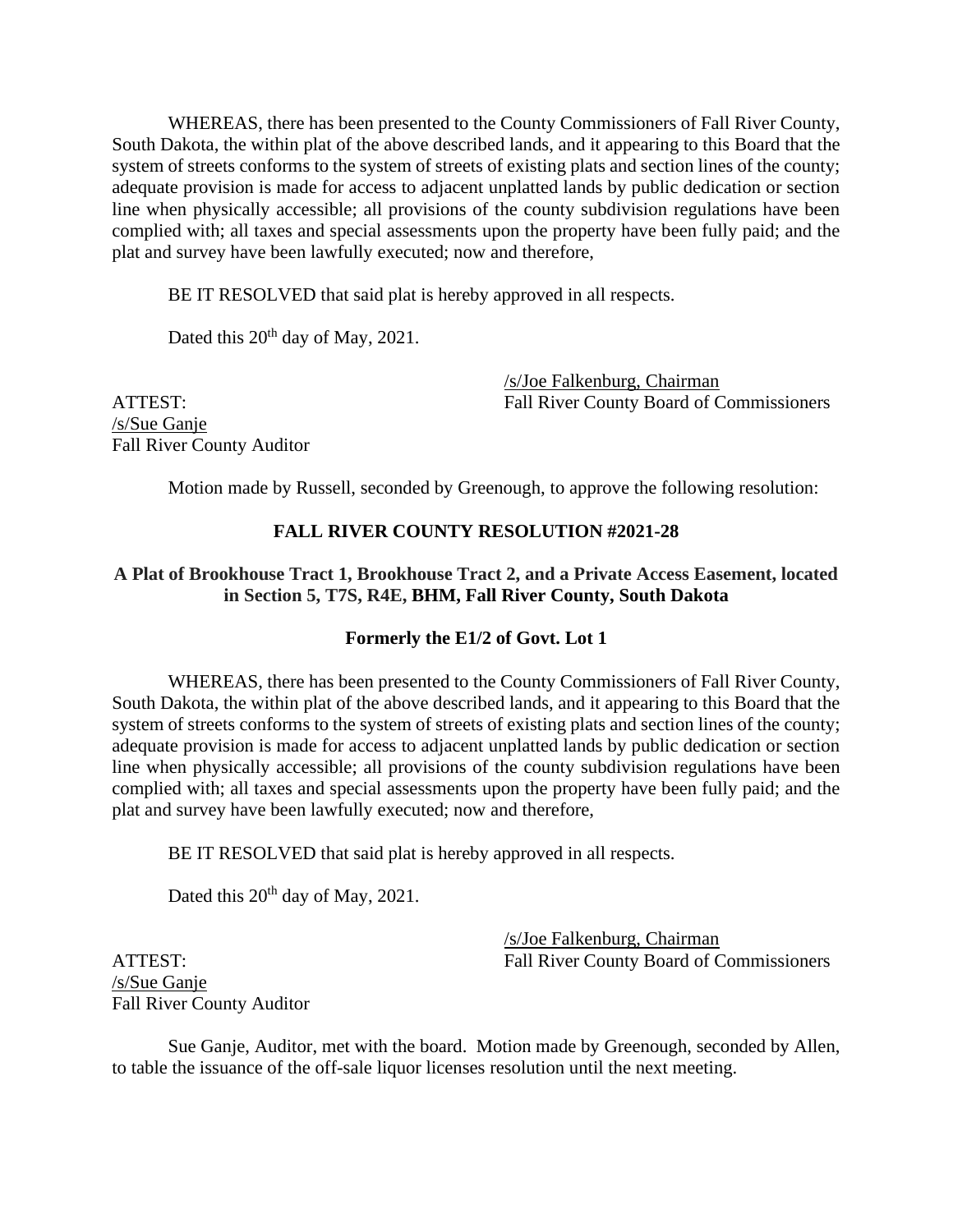Susie Hayes, Director of Equalization, meet with the board to discuss the meeting on May 26 at the Mueller Center, reminding the board that it will not be an Ag soils discussion, but about tax relief program changes. On June 9, from 4:00 p.m. to 6:00 p.m., at the Mueller Center, there will be an Ag soil discussion meeting.

Motion made by Greenough, seconded by Allen, to approve travel and per diem for Hayes, Patty Caster and Caitlin Turner, to attend the Vanguard User Group Meeting, July 6 through July 8, 2021, in Oacoma, SD.

Motion made by Allen, seconded by Greenough, to approve the purchase of a Microsoft Surface Pro 7 tablet, in the amount of \$899.99.

Discussion was held on vehicles. Motion made by Greenough, seconded by Allen, to approve the purchase of a 2021 Subaru Forester, in the amount of \$26,470.00, surplus to sell one of the 2 DOE vehicles, the 2012 Chevy Tahoe, the 2006 Uplander Van and repair the 2000 Chevy Silverado and the other DOE vehicle.

Motion made by Greenough, seconded by Allen, to approve hiring both individuals for the Director of Equalization's office at \$12.00 per hour.

Discussion was held on obtaining information from other West River counties on Ag soil tables, and the need to all work together, also, on how the solar farm may be taxed. Hayes presented the abstract recap, comparing pay '22 to previous years, also noting increases to the factored exemptions for relief programs. Factored growth is at \$61,535,460.

A complete list of vehicles, and users, will be compiled, with possible amendment to the previous motion on the older vehicles.

Teresa Pullen, Treasurer, met with the board. Motion made by Allen, seconded by Greenough, to approve hiring Heidi Tuma at \$13.00 per hour, effective June 1, 2021, as per union contract.

Pullen updated the board that she will be bringing an update on tax deeds to the next meeting.

Stacey Martin, GIS, met with the board. Motion made by Russell, seconded by Allen, to approve the  $1<sup>st</sup>$  order for the 911 sign replacement project, with a maximum cost of \$3,000.00.

Dave Weishaupl, Building Supervisor, met with the board. Motion made by Allen, seconded by Russell, to approve the Golden West Quote for an APC SMART-UPS Lithium Ion Short Depth 1000VA 120V, with SmartConnect and an APC UPS Network Management Card – SmartSlot, in the amount of \$2,035.81.

Motion made by Greenough, seconded by Russell, to enter into executive session, as per SDCL 1-25-2(1) for personnel purposes for a 6-month review for the Building Supervisor at 11:31 a.m.